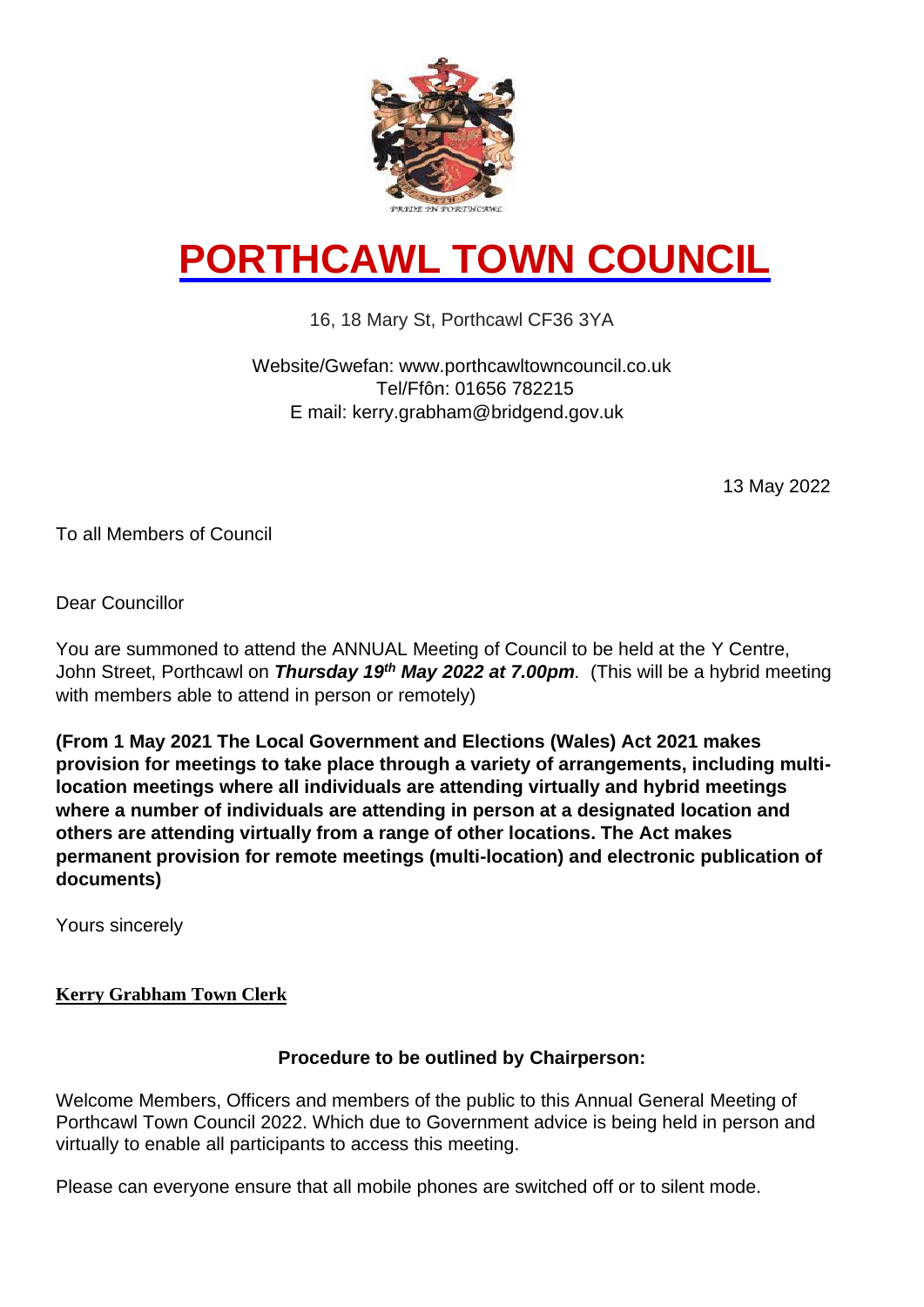You will all have received an electronic copy of the Agenda and hard copies are available to persons attending in person.

Members & Officers will be speaking at various points during the meeting. If you are attending virtually, could you ensure that microphones are switched off to minimise any background noise and interference and to ensure the connection remains as stable as possible.

**Please indicate if you wish to speak by raising your hand, the chair will call your name in turn and for those persons attending virtually you will at that point switched on you microphone. Please do not interrupt when a member or officer is speaking.** 

## **AGENDA**

- **1.** To receive apologies for absence
- **2.** To receive declarations of interest for items the agenda
- **3.** To receive the remarks of the out-going Mayor
- **4.** To elect a Mayor for 2022-23 as directed in statute Local Government Act 1972 ss 15(2) and 34(2). Nominations to follow

#### **5. Investiture of Town Mayor**

*Retiring Mayor states "Councillor ……………………………. by the Majority vote of the Council you have been elected to the office of Town Mayor for the year 2022/23. The outgoing Mayor invests then newly elected Mayor.*

#### *To receive the newly elected Town Mayor's Declaration of Acceptance of Office*

*I …………………………… having been elected to the office of Mayor of Porthcawl Town council declare that I take that office upon myself and will duly and faithfully fulfil the duties of it according to the best of my judgement and ability.*

*I undertake to observe the code as to the conduct which is expected of Members of Porthcawl Town Council.* 

**6.** To elect a Deputy Mayor – nominations to follow.

#### **7. Investiture of Deputy Mayor**

*Incoming Mayor states "Councillor ……………………………. by the Majority vote of the Council you have been elected to the office of Deputy Mayor for the year 2022/23. The oncoming Mayor invests then newly elected Deputy Mayor.*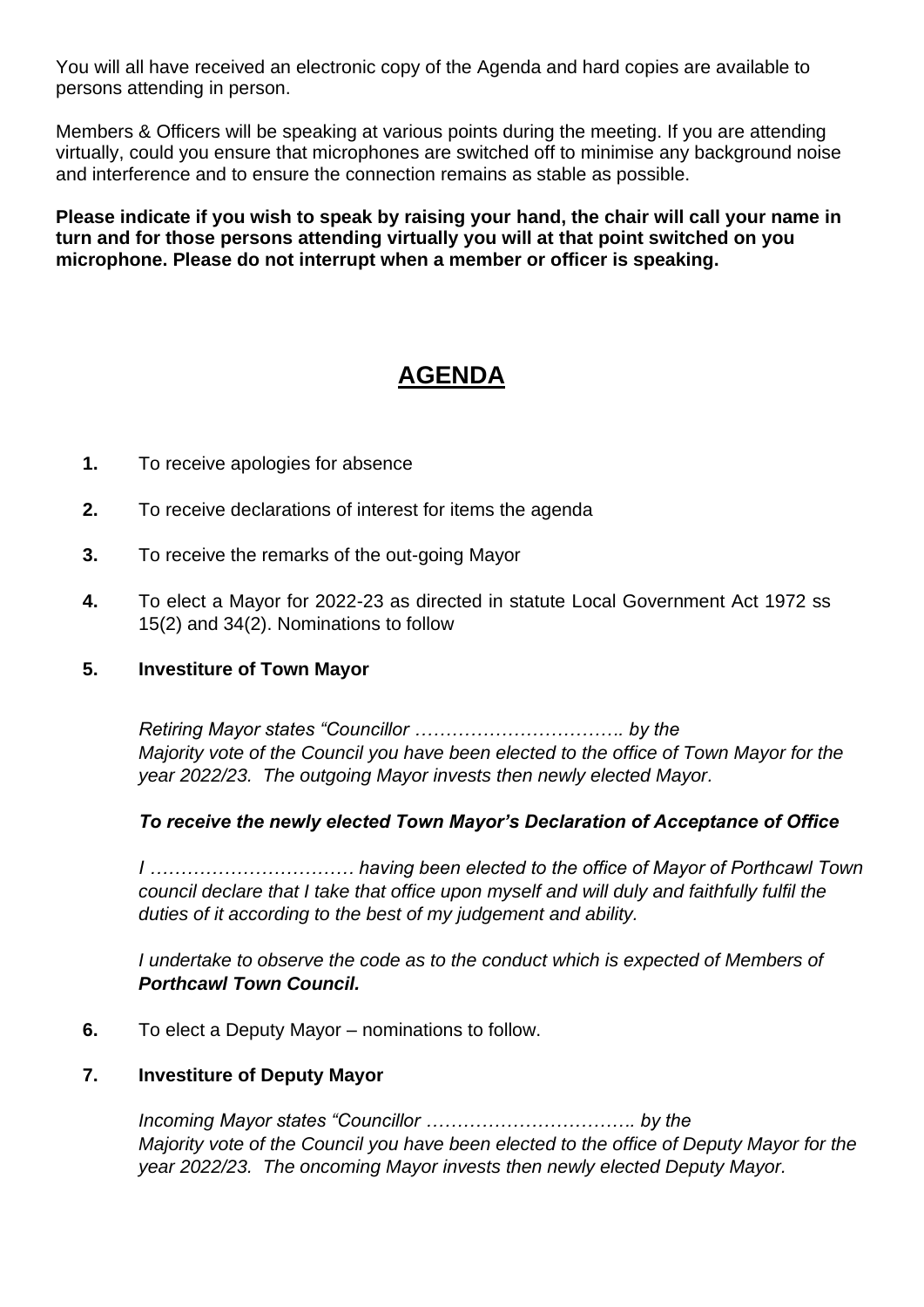*I …………………………… having been elected to the office of Deputy Mayor of Porthcawl Town council declare that I take that office upon myself and will duly and faithfully fulfil the duties of it according to the best of my judgement and ability.*

*I undertake to observe the code as to the conduct which is expected of Members of Porthcawl Town Council*

**8.** To appoint committees and representatives (including appointment of any new committees and removal of any old committees) 2022/23

|    | <b>Committees</b>             | <b>Councillors</b> |  |
|----|-------------------------------|--------------------|--|
| 9. | Planning (9)                  |                    |  |
|    | Finance and Governance (9)    |                    |  |
|    | Operations (9)                |                    |  |
|    | Promoting Porthcawl (9)       |                    |  |
|    | 5 Year Plan Committee (9)     |                    |  |
|    | <b>Staffing Committee (5)</b> |                    |  |

#### **10.** To nominate Councillors to take up Representative of External Bodies 2022/23

| Organisation                   | Councillor (s) | No of           |
|--------------------------------|----------------|-----------------|
|                                |                | Representatives |
| <b>Bridgend County</b>         |                |                 |
| <b>Borough Council Town</b>    |                |                 |
| and Community Council          |                |                 |
| Forum                          |                |                 |
| <b>Chamber of Trade</b>        |                | 1               |
| <b>Cornelly Quarry Liaison</b> |                | 1               |
| Committee                      |                |                 |
| Fairtrade                      |                | 1               |
| Awen Trust and Grand           |                | 5               |
| <b>Pavilion Advisory</b>       |                |                 |
| Association                    |                |                 |
| <b>Griffin Park Pavilion</b>   |                | 1               |
| Association                    |                |                 |
| Newton Institute               |                | 1               |
| <b>Newton Allotment</b>        |                | $\overline{2}$  |
| Society                        |                |                 |
| <b>One Voice Wales</b>         |                | $\overline{2}$  |
| Porthcawl/St.                  |                | $\overline{2}$  |
| <b>Sebastian Town</b>          |                |                 |
| <b>Twinning Association</b>    |                |                 |
| Pubwatch                       |                | $\overline{2}$  |
| Shout                          |                | 1               |
| Wilderness                     |                | 1               |
| <b>Management Group</b>        |                |                 |
| <b>YMCA Board of</b>           |                | 1               |
| Management                     |                |                 |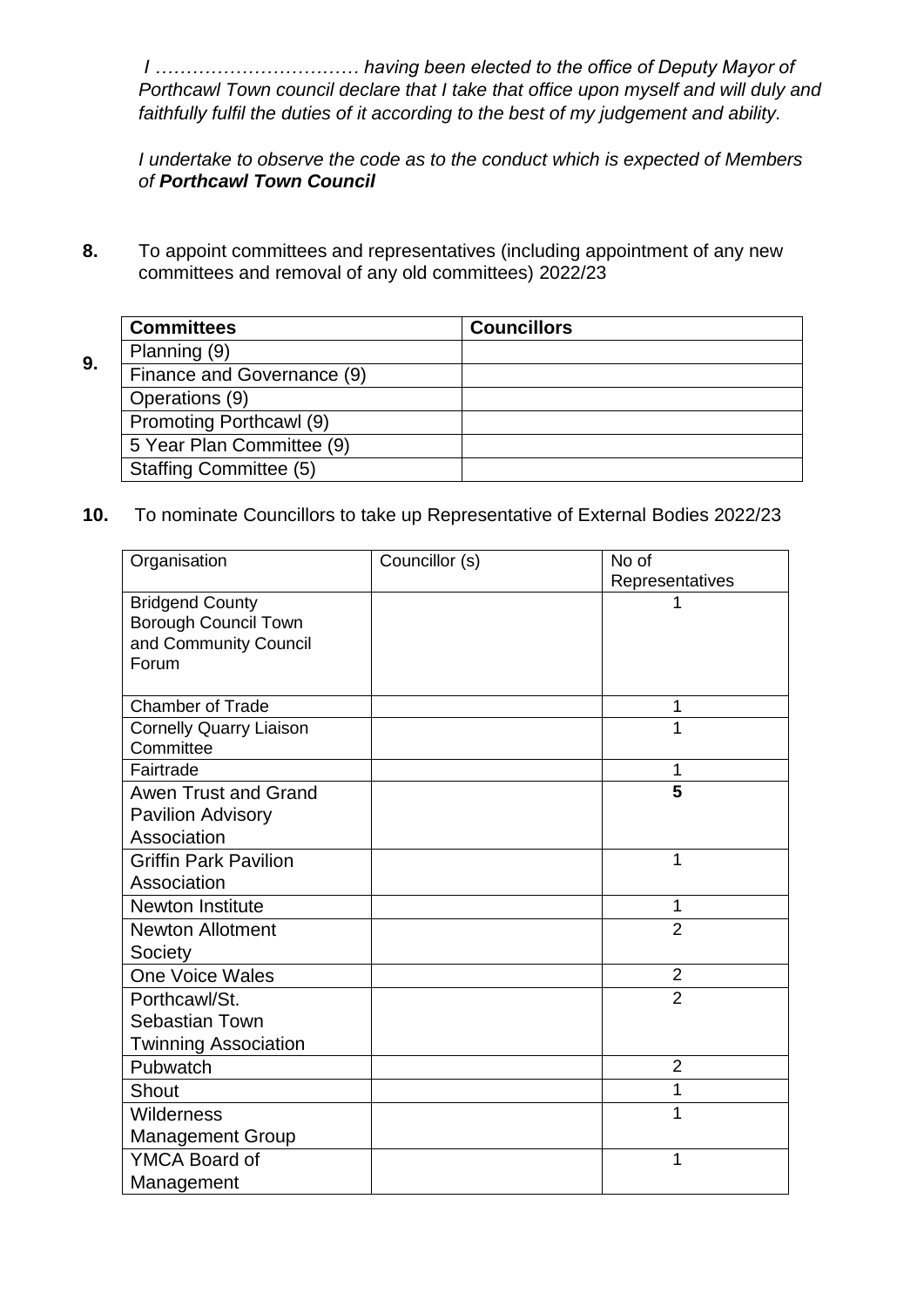| Newton County Primary    |  |
|--------------------------|--|
| Nottage Primary          |  |
| <b>West Park Primary</b> |  |
| <b>Porthcawl Primary</b> |  |

- **11**. To delegate or renew therefore functional power to the Town Clerk to act in respect of urgent business arising between meetings of the Council
- **12.** To delegate or renew therefore functional power to the Town Clerk to make necessary payments to ensure satisfactory delivery of the Council's administrative functions
- **13.** To name Members authorised to sign cheques (Local Government Act 972 [Section 150(5)]).
- **14.** To receive and approve the Financial Regulations 2022/23
- **15**. To receive and approve the Standing Orders of Porthcawl Town Council 2022
- **16.** To re-adopt the following policies.
	- a) Bullying & Harassment Policy
	- b) Member & Officer Protocol
	- c) Training & Development Policy
	- d) Flexible Working Policy
	- e) Data Retention Policy
	- f) Reserves Policy
	- g) Investment Policy
	- h) Bio-diversity Policy
- **17.** To agree the Mayoral Allowance 2022/23
- **18.** To agree recommendations from the Independent Renumeration Panel for Wales
- **19.** To note the attendance record for 2021/22
- **20.** To consider arrangements for the filling of two Councillor vacancies through the process of co-option
- **21.** To receive comment and any relevant information Town Clerk & RFO